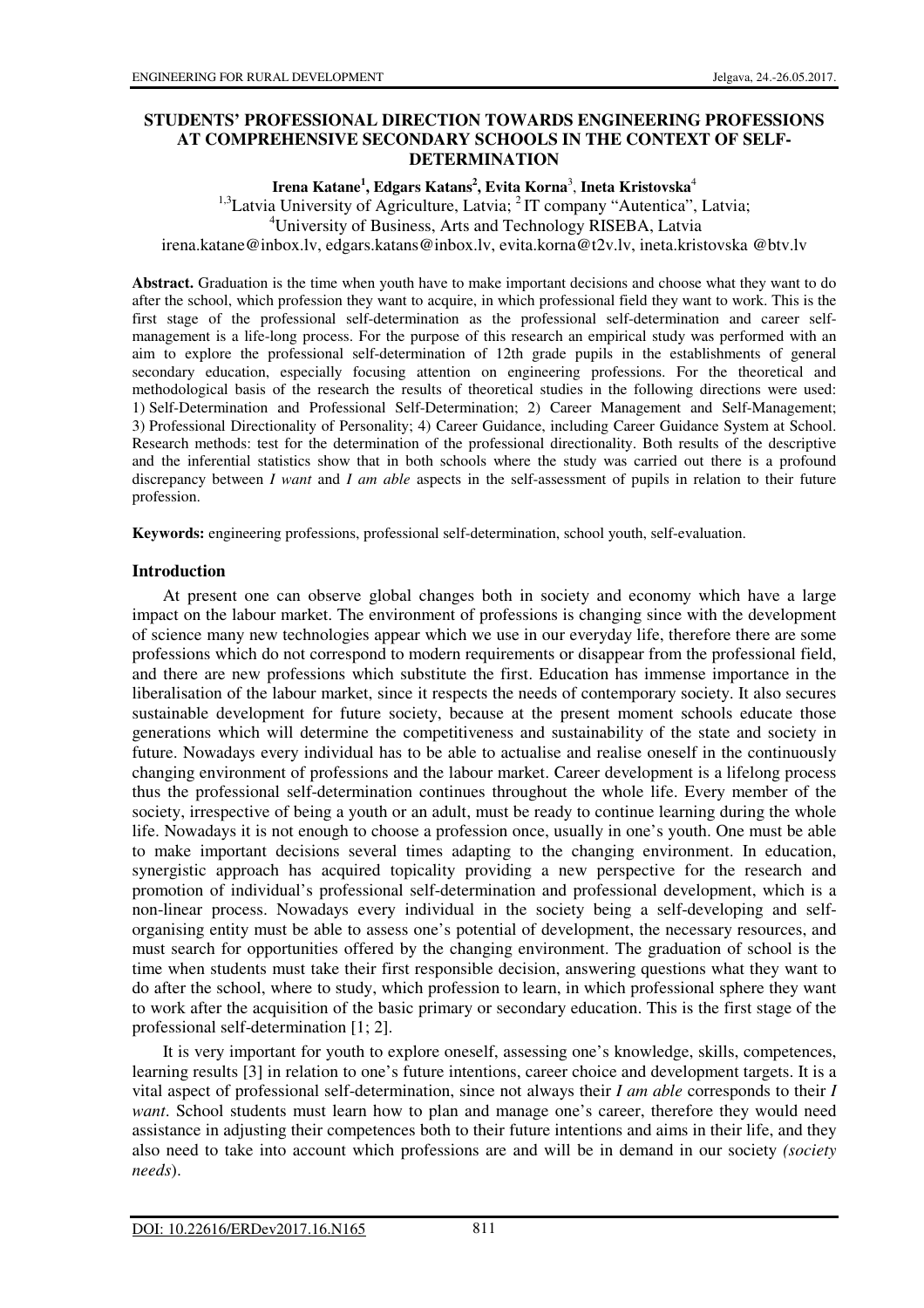Owing to the development of equipment and technologies in science and the necessity to implement these developments in practice, the engineering professions are becoming even more demanded. And at the same time continues the trend that insufficient proportion of young people choose engineering professions. A large part of youth is unable to adequately assess their own competences in relation to engineering professions and subjects in the higher education engineering programmes, including mathematics [4]. Experience shows that only a fraction of young people who have the necessary competences and who have sufficiently high self-assessment of these competences choose one of engineering professions.

*Aim of the study*: to explore the professional self-determination of 12th grade students in the establishments of general secondary education, especially focusing attention on engineering professions.

## **Materials and methods**

The research serving as a theoretical and methodological basis for our study on the professional self-determination of youth and its facilitation in schools has been performed in four directions:

- *Self-Determination and Professional Self-Determination [1-13].*
- *Career Management and Self-Management [7; 14- 16].*
- *Professional Directionality of Personality, including Self-Directed Learning [17-24].*
- *Career Guidance, including Career Guidance System at School [25-29].*

The empirical study was carried out in the X town of Latvia. In the first study 88 students of the  $12<sup>th</sup>$  grade participated who will graduate this year in spring: 53 students from a Gymnasium (grades 12 a, 12 b, 12 c) and 34 students from a Secondary School (grades 12 a, 12 b).

The students of gymnasiums study in different education programmes: 1) Programme of General Education Direction of General Secondary Education (code of the education programme 31011011); 2) Programme of Mathematics, Natural Sciences and Engineering Direction of General Secondary Education (code of the education programme 31013011 with advanced-level Chemistry); 3) Programme of Mathematics, Natural Sciences and Engineering Direction of General Secondary Education (code of the education programme 31013011 with advanced-level Mathematics). Students at general education secondary schools study in the following programmes: 1) Programme of General Education Direction of General Secondary Education 31011011; 2) Programme of Vocational Direction (Commerce) of General Secondary Education (code of the education programme 31014011). Thus, it can be concluded that most of the students acquire knowledge, skills and competences in a level that is sufficient to choose higher professional education study programmes in engineering.

The study was carried out in the autumn of 2016.

*Research methods*: *For data extraction,* a test for the determination of the professional direction was used [30]. The test methodology enables to diagnose: 1) *abilities of an individual* in one of the fields on the basis of a self-assessment, as well as 2) *professional interests, desires and future intentions of an individual.* Results acquired in mathematical processing of the test results allow to determine the correlation between *I am able* and *I want*, which is very important in the context of professional self-determination and career choice support. The theoretical basis for the test methodology is the research performed by Y.Klimov [10] in the field of the professional selfdetermination psychology including his *typology of professions*, which covers 5 spheres of professional: 1) *Human –Human;* 2) *Human – Machinery;* 3) *Human – System of Signs (symbols)*; 4) *Human-Art*; 5) *Human-Nature*.

I. Solomin [30] in his research elaborated the concept of Y.Klimov further distinguishing and scientifically substantiating two groups of professions: 1) executing professions; 2) creative personality professions. Among the engineering professions we were interested particularly in three out of five spheres of professional activity (Table 1), since they are related both to specialisation in engineering professions (for example, technical expert of transport road vehicles, mechanical engineer, energy engineer, engineer in computer control and computer science, software engineer, civil engineer, food technologist etc.), and the typology of future engineers' thinking and general education study courses, for example, Mathematics, Physics, Chemistry, Ecology. It is important to stress that all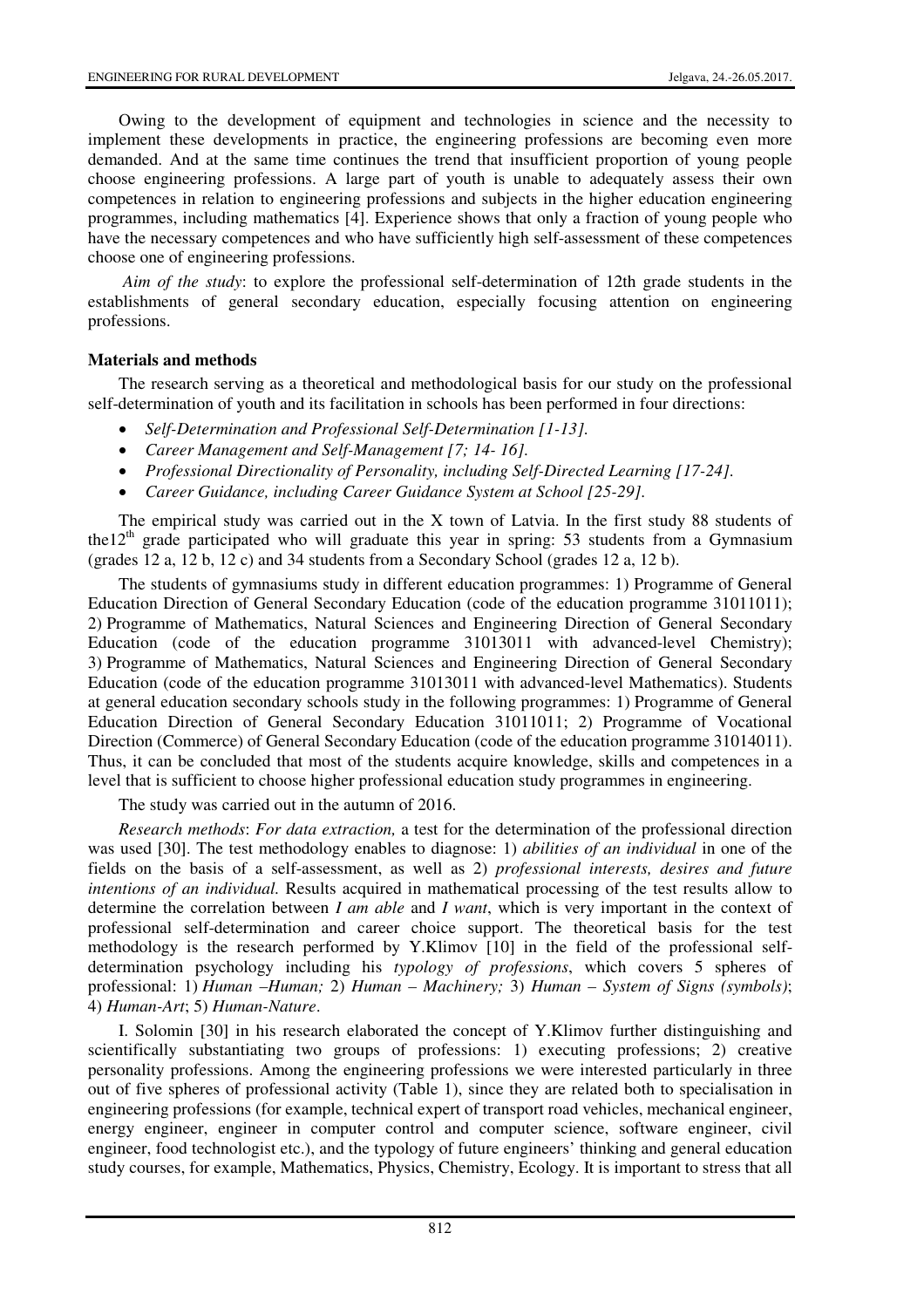qualifications in engineering professions provided by higher education establishments are related to creative personality professions.

Table 1

| <b>Professional orientation</b>  | Professions for a creative personality                                                                                                           |
|----------------------------------|--------------------------------------------------------------------------------------------------------------------------------------------------|
| Human-Machinery                  | Engineer-designer/constructor, engineer-mechanic, civil<br>engineer, engineer-technologist, technician, flight engineer,<br>civil aviation pilot |
| $Human-Sign$ (symbols)<br>System | Software developer, software engineer, civil aviation<br>steersman/pilot etc.                                                                    |
| Human-Nature                     | Mathematician, physicist, chemist, ecologist, forestry<br>engineer etc.                                                                          |

**Fields of professional activity in the context of the field of engineering professions** 

The test by I.Solomin was translated and adapted in Latvian and empirically approbated during research in 2010, which took place at Latvian X City Gymnasium. Assoc. professor I.Katane and an MA student S.Gribanova were the authors of this research [32].

During data processing for inferential statistics a Sign test in SPSS (21.0) program was performed. In the beginning, data processing, analysis of results and their assessment was performed in each school separately, then the obtained results were compared between the schools, pointing out common regularities.

## **Results and discussion**

Data obtained during the test at the Secondary School were collected and processed (Table 2), to obtain descriptive statistics. The results of descriptive statistics show that there is profound discrepancy between *I am able* and *I want* aspects in students' self-assessment. Results show that in the professional direction *Human-Machinery*, 8 students (24 %) have assessed their competencies as appropriate (*I am able*) for the acquisition of the higher education in the sphere of engineering, however only 6 students (18 %) want to acquire profession which is related to machinery. In the professional direction *Human-Signs (symbols) system* (for example, the profession of a software developer or a software engineer), the occurrence of appropriateness in the assessment is even smaller, namely, only 3 students (9 %) out of total number have assessed their competences, including skills, as appropriate for the profession, but 5 students  $(15\%)$  would like to pursue a career in this profession. Here we can see an opposite discrepancy, the occurrence of *I am able* appropriateness is smaller than the occurrence of *I want*.

Table 2

|                                  |          | I want     | I am able |            |
|----------------------------------|----------|------------|-----------|------------|
| Sphere of professional direction | Absolute | Percentage | Absolute  | Percentage |
|                                  | value    | ratio      | value     | ratio      |
| Human-Human                      |          | 0.27       | 20        | 0.59       |
| Human-Machinery                  |          | 0.18       | 8         | 0.24       |
| Human-Signs (symbols) system     |          | 0.15       |           | 0.09       |
| Human Art Image                  |          | 0.21       |           | 0.09       |
| Human-Nature                     | 18       | 0.53       |           | 0.03       |
| Executive professions (A)        | 15       | 0.44       | 15        | 0.44       |
| Creative professions (B)         | 23       | 0.68       | 23        | 0.68       |

**Results of descriptive statistics (Secondary School)**  (total number of  $12^{th}$  grade students  $n = 34$ )

The same can be said about the professional direction sphere *Human-Nature*, where only 1 student (3 %) considers his/her competences as appropriate for natural sciences, but 18 students (53 %) would like to work in these professions. Discrepancies between *I am able* and *I want* aspects can be observed also in spheres *Human-Human* and *Human-Art Image*.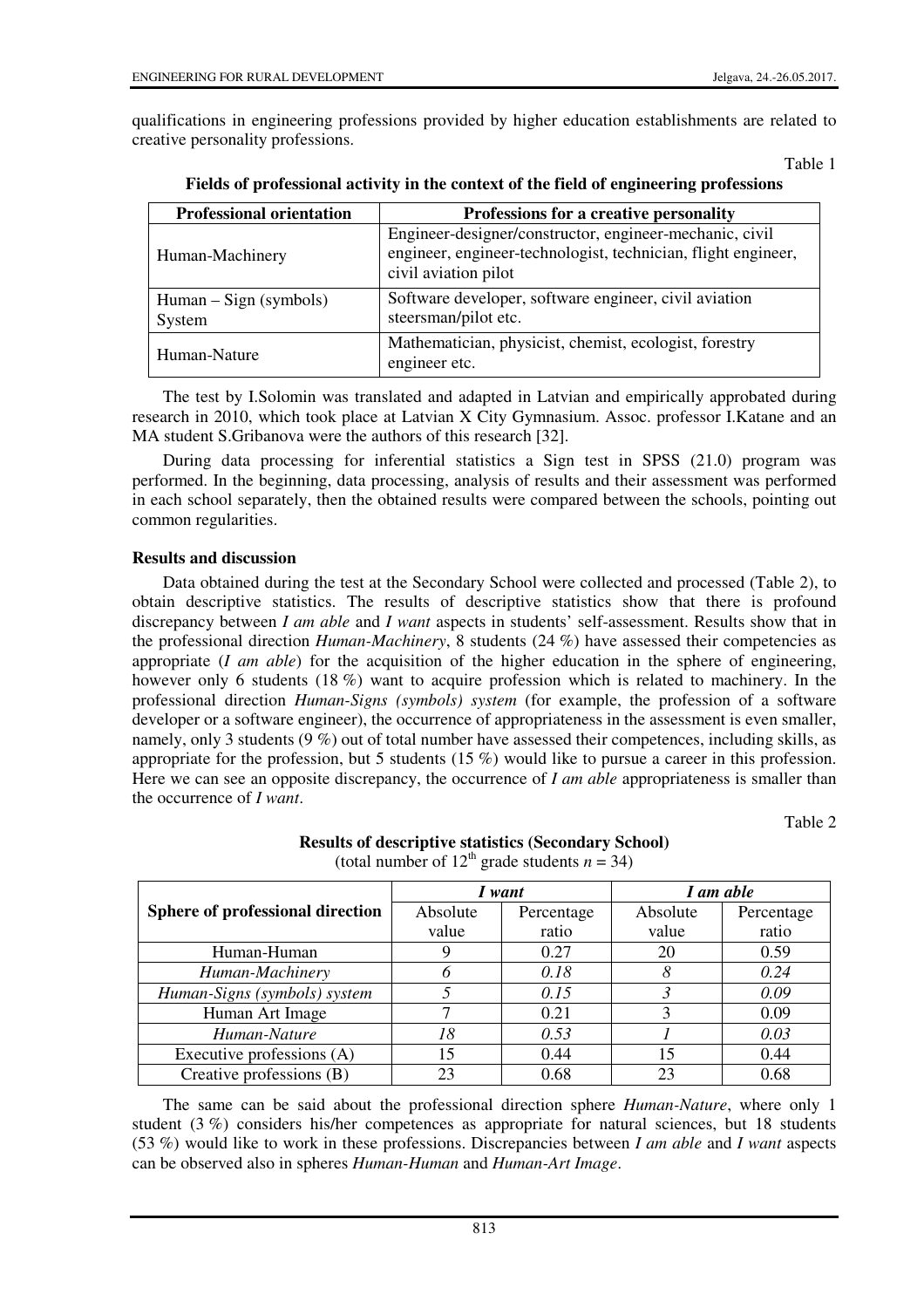It is important to stress that the results of the test show that student self-assessment may be related to different fields of professions, thus in many students appropriateness for the profession may be related both to executive and creative professions, therefore the total occurrence of appropriateness both in assessment of *I want* and *I am able* does not coincide with the total number of participants (students) (Table 2).

Table 3

| Comparable representative<br>samples | <b>Results</b>                                | Λ  |
|--------------------------------------|-----------------------------------------------|----|
| I am able $-$ I want                 | Negative Differences (I am able $\lt$ I want) | 19 |
|                                      | Positive Differences (I am able $>$ I want)   |    |
|                                      | Ties (I am able $=$ I want)                   |    |
|                                      | Total                                         | 34 |

#### **Results of the Sign Test (Secondary School)**

In the next stage of data processing in SPSS program (21.0), individual data, *I am able* and *I want*, of each respondent from the Secondary School, 12th grade were entered to assess the level of level of matches or discrepancies significance. To obtain inferential statistics, Sign test was used for difference determination. The results of difference determination (Table 3) show that comparing *I want* set of representative samples with *I am able* representative samples, out of 34 representative samples match occurred only in 12 representative pairs. Analysing matches between *I am able* and *I want* more in detail, it was concluded that: 1) only 1 student ( $\approx$  3 %) is both able and want to acquire a profession in one of the fields *Human-Nature*; 2) only 2 students ( $\approx$  6%) could be able and want to acquire a profession in one of the fields *Human-Signs (symbols) system*; 3) only in 4 students (12 %) there is a match between their *I am able* and *I want* in the professional field *Human – Machinery.* Thus only 7 students (21 %) out of 34 students potentially may become engineers in future (Table 6).

The results of inferential statistics obtained in the sign test (*p*-value =  $0.001 < \alpha = 0.01$ ) show that there are significant differences in the *I wan*t and *I am able* self-assessment in the group of the Secondary School 12th grade students.

Test results on students' professional self-determination at the Gymnasium were also collected and processed. The results of descriptive statistics can also be seen in the Table 4. The obtained results show that in comparison with the Secondary School, at the Gymnasium there is a larger percentage (30 %) of those students, who have assessed their competences (*I am able*) as appropriate for the professional field *Human-Machinery*. Comparatively larger is also the percentage (20 %) of those students, who want to acquire a profession in this field (*I want*). However, also here the discrepancy between *I am able* and *I want* can be observed (Table 4).

Table 4

## **Results of descriptive statistics (Gymnasium)**

|                                  |          | I want     | I am able |            |
|----------------------------------|----------|------------|-----------|------------|
| Sphere of professional direction | Absolute | Percentage |           | Percentage |
|                                  | value    | ratio      | value     | ratio      |
| Human-Human                      | 15       | 0.28       | 32        | 0.59       |
| Human-Machinery                  |          | 0.20       | 16        | 0.30       |
| Human-Signs (symbols) system     |          | 0.07       |           | 0.07       |
| Human Art image                  | 17       | 0.32       |           | 0.07       |
| Human-Nature                     | 15       | 0.28       |           | 0.06       |
| Executive professions (A)        | 21       | 0.39       | 21        | 0.39       |
| Creative professions (B)         | 39       | 0.72       |           | 0.76       |

**(total number of 12grade students n=54)** 

The results obtained in the professional field *Human –Nature* are very similar to the Secondary School (Table 4). The number of student who might work in the field *Human – Nature* is significantly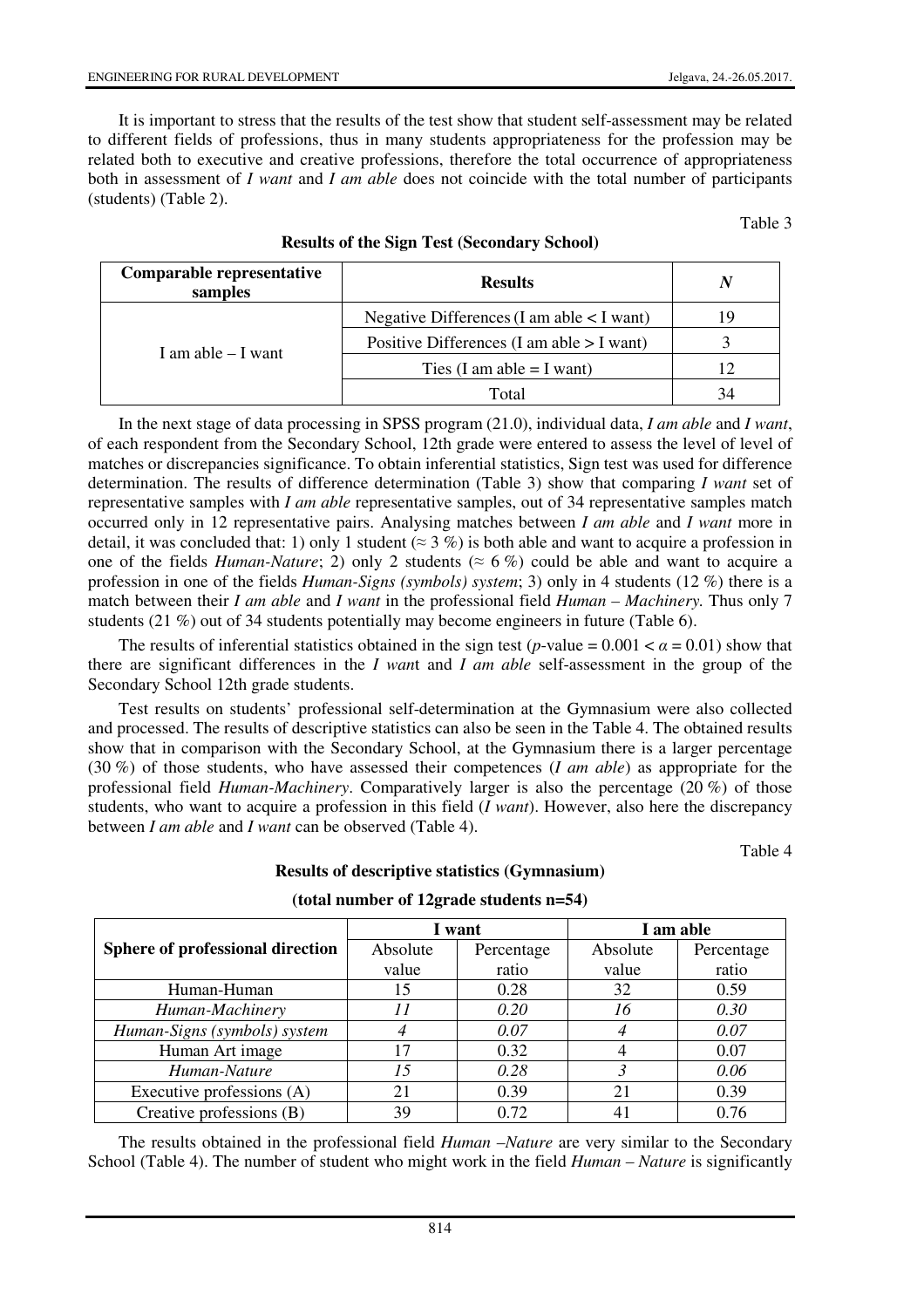smaller (3 students:  $6\%$ ) than the number of students who would like to acquire one of these professions (15 students: 28 %).

Only 4 students (7 % out of the total number – 54 students) might acquire a profession in the field Human-Signs *(symbols) system,* as they have relevant competences*.* Exactly the same number of students would like to acquire one of the professions in this field. However, the obtained results displayed in the Table 4 do not mean that these are one and the same students.

Table 5

| $1000$ and $01000$ $10000$ $1000$ $1000$ |                                                |  |  |  |
|------------------------------------------|------------------------------------------------|--|--|--|
| Comparable representative<br>samples     | <b>Results</b>                                 |  |  |  |
| I am able – I want                       | Negative Differences (I am able $\leq I$ want) |  |  |  |
|                                          | Positive Differences (I am able $>I$ want)     |  |  |  |
|                                          | Ties (I am able $=$ I want)                    |  |  |  |
|                                          | Total                                          |  |  |  |

#### **Results of the Sign Test (Gymnasium)**

The secondary data processing was necessary to obtain inferential statistics. To find out matches and difference in 54 representative pairs in the set of data in the group of the Gymnasium 12th grade students, comparing *I want* representatives with *I am able* representatives a Sign test in the program SPSS (21.0) was used.

The obtained difference determination results show that there are no matches between *I am able* and *I want* self-assessment in 28 pairs (Table 5). The results of the Sign test inferential statistics show that among the students of the Gymnasium self-assessment *I am able* also significantly differs from *I want* in the self-assessment: *p*-value =  $0.000 < \alpha = 0.001$ .

More detailed data analysis shows that despite the fact that in two of the three parallel classes students acquire the secondary education in the Programme of Mathematics, Natural Sciences and Engineering Direction of General Secondary Education (code of the education programme 31013011) *with advanced-level Chemistry* and the Programme of Mathematics, Natural Sciences and Engineering Direction of General Secondary Education (code of the education programme 31013011) *with advanced-level Mathematics*: 1) only 2 students ( $\approx$  4 %) out of 54 said that they wanted and were able to work in the professional field *Human-Nature*; 2) only 1 student ( $\approx$  2 %) out of 54 said that he/she could be able and wanted to work in the profession Human- Signs (symbols) system*;* 3) out of the total number of students 7 students (13 %) would like and would be able to work in the professional field Human-Machinery (Table 6).

Table 6

| Field of the professional direction |          | <b>Secondary School</b><br>$(n = 34)$ | <b>Gymnasium</b><br>$(n = 54)$ |            |
|-------------------------------------|----------|---------------------------------------|--------------------------------|------------|
|                                     | Absolute | Percentage                            | Absolute                       | Percentage |
|                                     | value    | ratio                                 | value                          | ratio      |
| Human-Machinery                     |          |                                       |                                |            |
| Human-Signs (symbols) system        |          |                                       |                                |            |
| Human-Nature                        |          | 12                                    |                                |            |
| Total:                              |          |                                       |                                |            |

**Number of students in both schools who are able and want to work in engineering professions** 

Despite the fact that the status of both schools is different and most of the students acquire different education programmes, results related to engineering professions are quite similar: in both schools, only approximately one fifth of students consider that they would be able and would like to acquire a profession related to engineering sciences. These results suggest two questions-why students have so low self-assessment of their competences, which according to their opinion are not appropriate for engineering professions and why students who would be able to study engineering in the establishments of higher education do not choose engineering professions.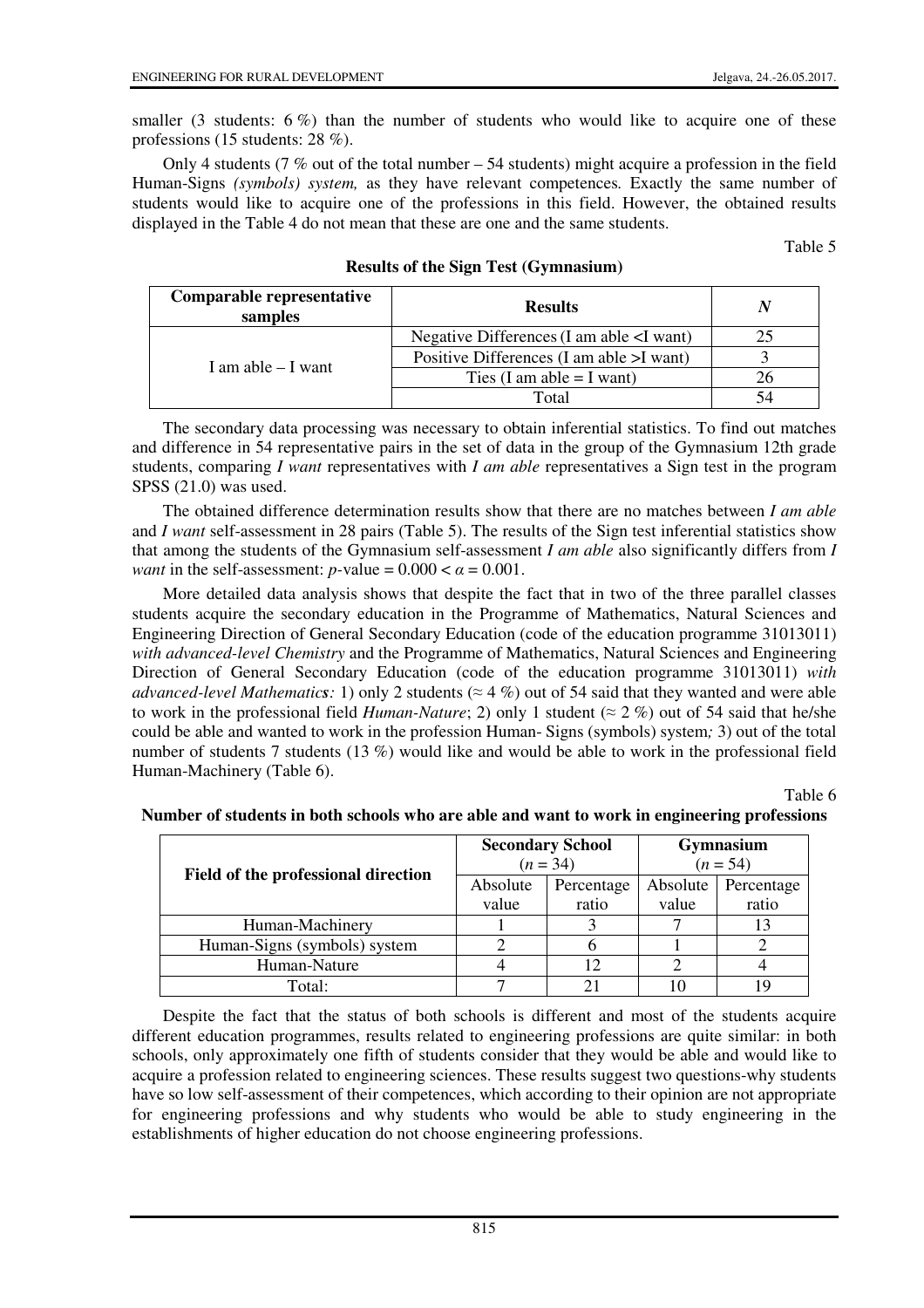# **Conclusions**

Analysing and assessing the obtained test results, the following findings have been made.

- 1. The results of both descriptive and inferential statistics show that in both schools that participated there is significant discrepancy between the aspects *I want* and *I am able* in their self-assessment considering their future profession;
- 2. There are two kinds of discrepancies between *I want* and *I am able*: 1) in both schools participating in the study there are students who assess their competence as appropriate for engineering professions, but do not want to become engineers; 2) there are students who assess their competences as inappropriate for engineering professions, however they would like to acquire a profession in engineering.
- 3. Both at the Secondary School 59 % (20 students) of students out of the total number in the 12th grades and also 59 % (32 students) students out of the total number at the Gymnasium  $12<sup>th</sup>$  grades think that their competences at the present moment are more appropriate for the professional field *Human-Human* not engineering.
- 4. At the Secondary School, only 7 students (21 %) and 10 students (19 %) at the Gymnasium, i.e. only one fifth of the total number of students in the 12th grades in each school, consider that they could (would be able) and also want to acquire one of engineering professions.
- 5. This means that in future, offering career choice support to students at both schools, it would be advisable to focus on the following:
	- timely facilitation of students' self-exploration and self-assessment in relation to the choice of their future profession;
	- meaningful learning in the context of students' future profession, preparing students for selfdirected learning and competence-based learning so that *I want* aspect would be aligned with *I am able* aspect;
	- to the demand in the labour market, including the demand in engineering professions, so that in the self-assessment of student *I want* and *I am able* are aligned with *society needs*; an assumption can be made that 1) being aware of the considerable demand in engineering professions, students will become more motivated to make their choice in favour of engineering professions; 2) facilitating adequate self-assessment of students' competences, it would be possible to prevent inadequate or lowered self-assessment, thus encouraging students to choose one of engineering professions, because it is likely that fear of insurmountable difficulties during the studies at the university as well as avoidance of responsibility, which is crucial in engineering professions, become the main reasons why students do not choose engineering professions.
- 6. Research answering the question why pupils, whose competences are appropriate to choose study programmes in engineering sciences for the acquisition of a bachelor degree and engineer qualification, still do not choose these study programmes, neither engineering professions must be continued. Knowing the reasons, it will be possible to provide career choice support.

## **References**

- 1. Katane I., Baltusite R., Katans E. Programming engineer professional development and career growth in multi-dimensional view. Proceedings of the International Scientific conference "Engineering for rural development", vol.15, May 25-27, 2016, Jelgava, Latvia, pp. 1182-1192.
- 2. Katane I., Katans E. Programming specialist's professional development as lifelong selfdetermination and self-organization process. Proceedings of the International Scientific conference "Society. Integration. Education", May 27-28, 2016 , vol. 2, Rēzekne, Latvia, pp. 535- 548. [online] [09.03.2017]. Available at: http://dx.doi.org/10.17770/sie2016vol2.1422
- 3. Briede B. Engineering students' self-assessment of learning outcomes in the context of transformative learning. Proceedings of the International Scientific Conference "Engineering for Rural Development", vol.15, May 25-27, 2016, Jelgava, Latvia, pp.793-799.
- 4. Vintere A., Briede B. Engineers' mathematics education in the context of sustainable development. Proceedings of the International Scientific Conference "Engineering for Rural Development", vol.15, May 25.-27, 2016, Jelgava, Latvia, pp.1121-1127.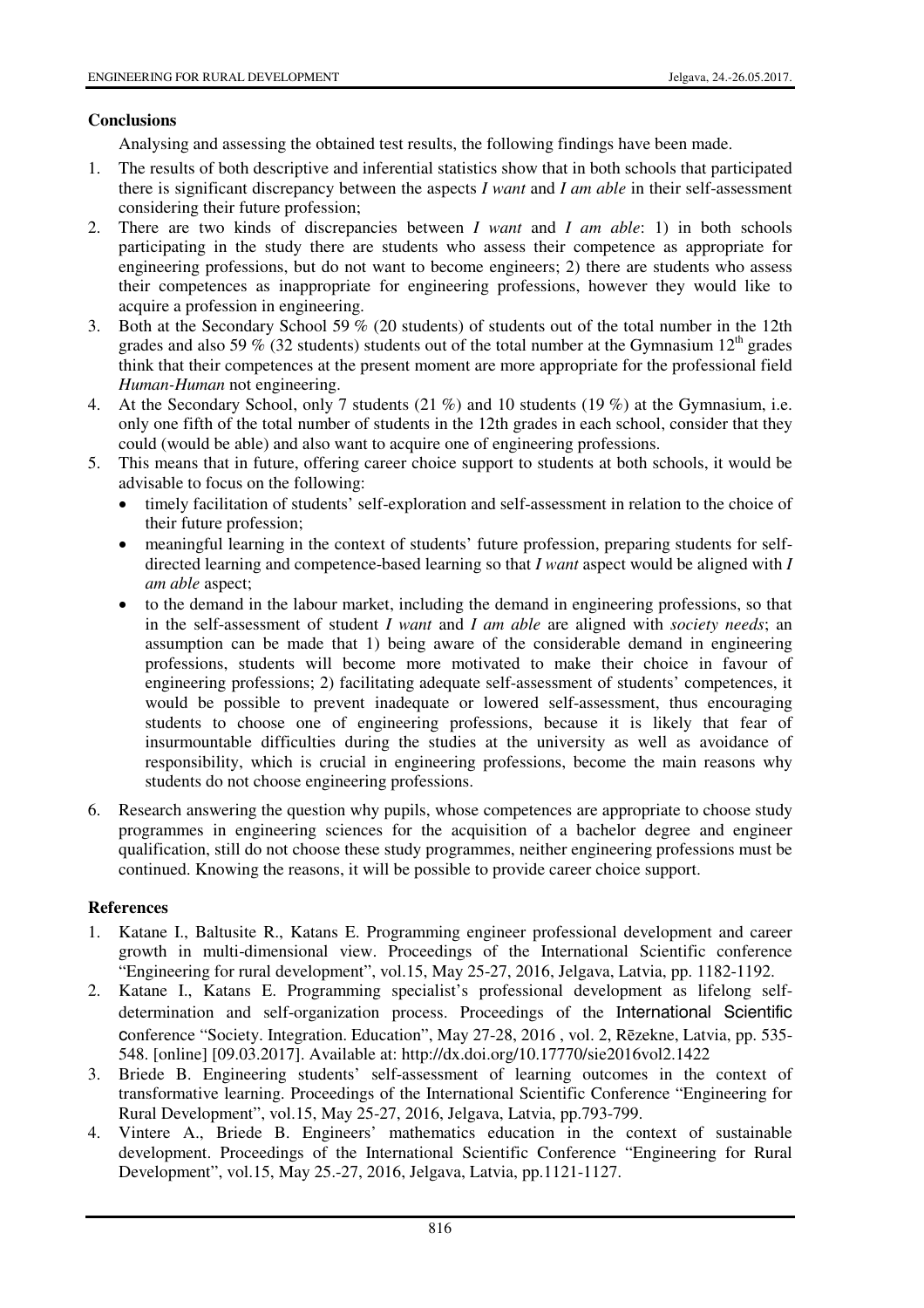- 5. Deci E. L., Ryan R.M. Self-determination theory: a macrotheory of human motivation, development, and health. Canadian Psychology, vol. 49, No. 3, 2008, pp. 182–185.
- 6. Izzo, M., & Lamb, M. P. Self-determination and career development: skills for successful transitions to postesecondary education and employment. National Center for the Study of Postsecondary Educational Supports: A Rehabilitation Research & Training Center, 2002. [online] [10.03.2017]. Available at: http://jennyhatchjusticeproject.org/node/98
- 7. Martin, J. E., Mithaug, D. E., Cox, P. etc. Increasing self-determination: teaching students to plan, work, evaluate, and adjust. Exceptional Children, 69, 2003, pp. 431-447. [online] [10.03.2017]. Available at: http://www.gaspdg.org/sites/www.gaspdg.org/files/selfdetermination\_contracts\_2\_1.pdf
- 8. Голованова И.И. Саморазвитие и планирование карьеры. (Self-Development and Career Planning). Казань: Казанский университет, 2013. 196 с. (In Russian).
- 9. Кибакин, С. В. Управление процессом педагогической поддержки профессионального самоопределения старшеклассников (Management of Pedagogical Support in Professional Self-Determination of Secondary School Students). Дис. канд. пед. наук. Москва, 2002. (In Russian).
- 10. Дементьев, И. В. Проблема профессионального самоопределения школьньников в современной профориентации: психологический и педагогический аспект (Problem of Professional Self-Determination of Students in Contemporary Career Guidance: Psychological and Pedagogical Aspect). В сборнике Научные труды Республиканского института высшей школы. Минск: РИВШ, 2009, c. 242-248. (In Russian). [online] [10.03.2017]. Available at: http://elib.bsu.by/handle/123456789/18836.
- 11. Климов Е.А. Психолоrия профессиональноrо самоопределения (Psychology of Professional Self-Determination). Москва: Издательский центр "Академия", 2004, 304 с. (In Russian).
- 12. Пряжников Н.С. Профессиональное самоопределение: теория и практика (Professional Selfdetermination: Theory and Practice). Москва: Академия, 2007. (In Russian).
- 13. Пряжникова Е. Ю. (2007). Размышления о профессиональном самоопределении молодежи (Thinking about Professional Self-determination of Youth). Вестник практической психологии образования (Messenger of Applied Psychology in Education), 3, 2007, c.42-45. (In Russian).
- 14. Holland, J. L. Making vocational choices. Odessa, FL: Psychological Assessment Resources, Inc., 1997.
- 15. Callanan G.A. Individual career management. Greenhaus J.H. and Callanan G.A. (Eds). Encyclopedia of career development. California, SAGE Publications. Thousand Oaks, 2006. pp. 378-380.
- 16. Peters T. Selbst menagement (Self-Management). Econ Verlag, 2002. 56 s. (in German)
- 17. Suess J. Power to the people: why self-management is important. The professional development commons. 2015. [online] [10.03.2017]. Available at: http://er.educause.edu/blogs/2015/9/powerto-the-people-why-self-management-is-important
- 18. Areglado, R. J., Bradley, R. C., & Lane, P. S. Learning for life: creating classrooms for selfdirected learning. Thousand Oaks, CA: Corwin Press, Inc., 1996.
- 19. Boyer S.L., Edmondson D.R., Artis A.B., Fleming D. Self-directed learning: a tool for lifelong learning. Journal of Marketing Education, vol. 36, Issue 1, 2014, pp. 20-32.
- 20. Chee T.S., Divaharan Sh., Tan L., Mun Zh.H. Self□directed learning with ICT: theory, practice and assessment. Singapore: Ministry of Education, 2011. 62 p.
- 21. Posner, F. G. A study of self-directed learning, perceived competence and personal orientation among students in an open alternative high school. Doctoral Dissertation, Denver, CO: University of Denver, 1989.
- 22. Дьяченко М. И., Кандыбович Л. А. Психология высшей школы (Psychology of Higher Education Institution). Минск: БГУ, 1978. (In Russian). [online] [10.03.2017]. Available at: http://www.detskiysad.ru/ped/vshk14.html
- 23. Кунц Л.И. Профессиональное направленность и направленность личности (Professional Directionality and Directionality of Personality). Сибирский педагогический журнал, 4, 2013, c.137-140. [online] [10.03.2017]. Available at: http://cyberleninka.ru/article/n/professionalnayanapravlennost-i-napravlennost-lichnosti. (In Russian).
- 24. Ломакина Э.Н. Профессиональная направленность как механизм психологической готовности к профессиональной деятельности студентов (Professional Directionality as a